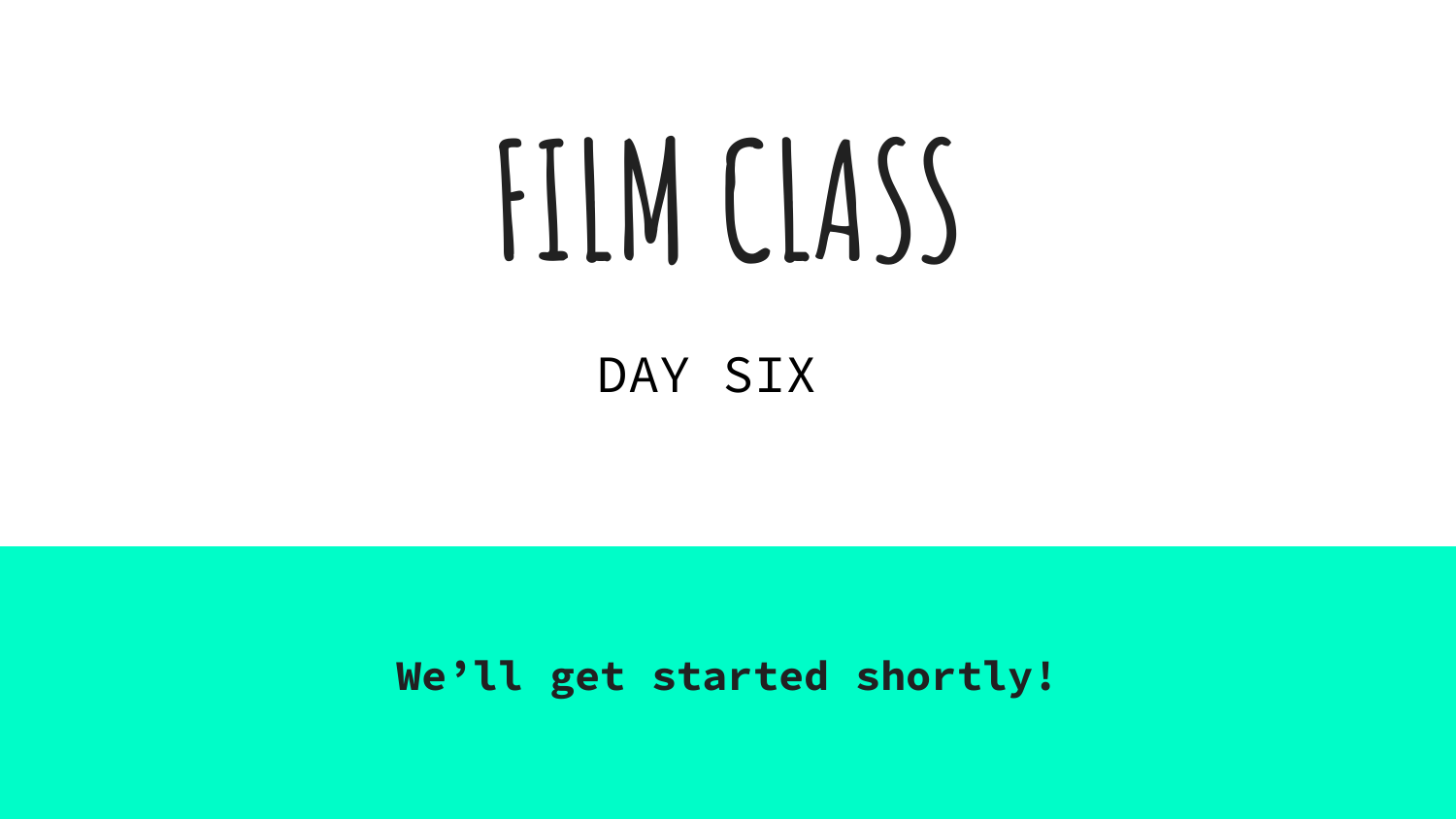### **What we'll do today**

- 1. It's movie time!
- 2. Feedback time!
- 3. Some more free resources!

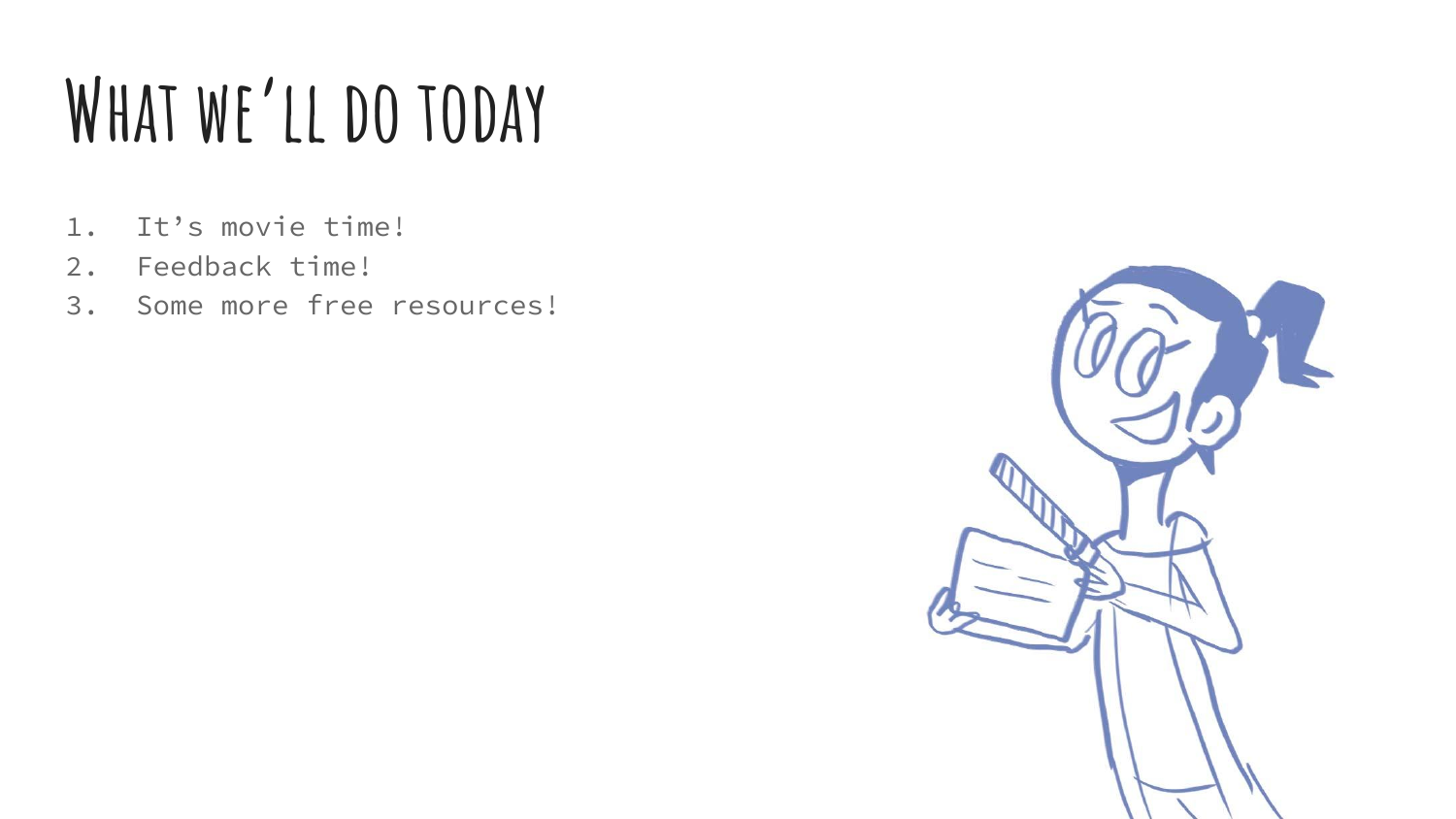### **If you haven't sent your film in yet, it is not too late!**

Send it to **kieran@asifa-south.com**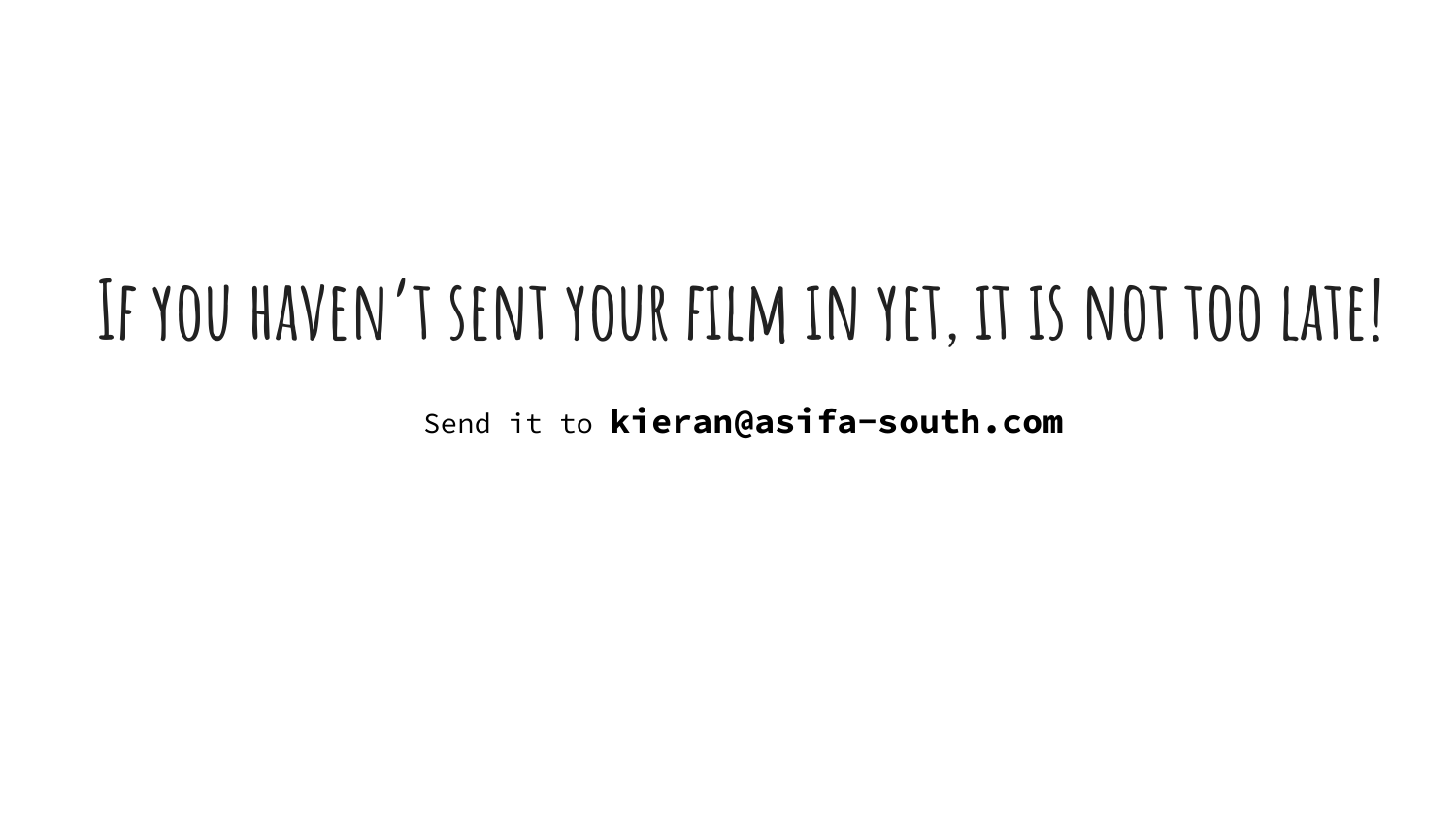

#### MR. K's DAILY FILM RECOMMENDATION

#### **FILM**: *Clash of the Titans* (1981) **AVAILABLE ON**: Netflix US

**WATCH FOR**: The old one, not the recent remake! This film is… not great! But, the visual effects are really cool, and done with stop-motion animation (like a LEGO animation!)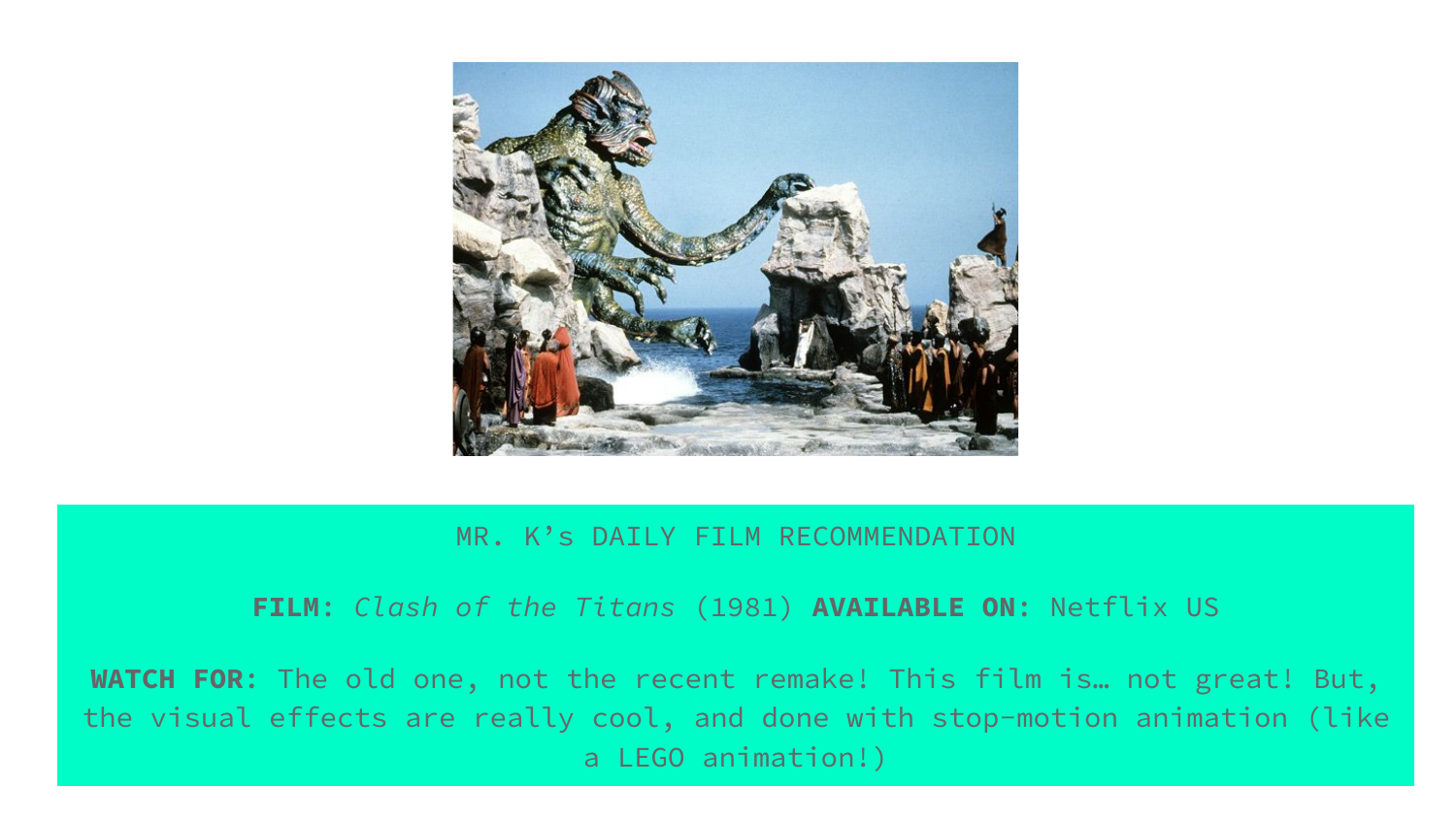# **Enough Idle Chit Chat! We have a movie premiere to attend!**

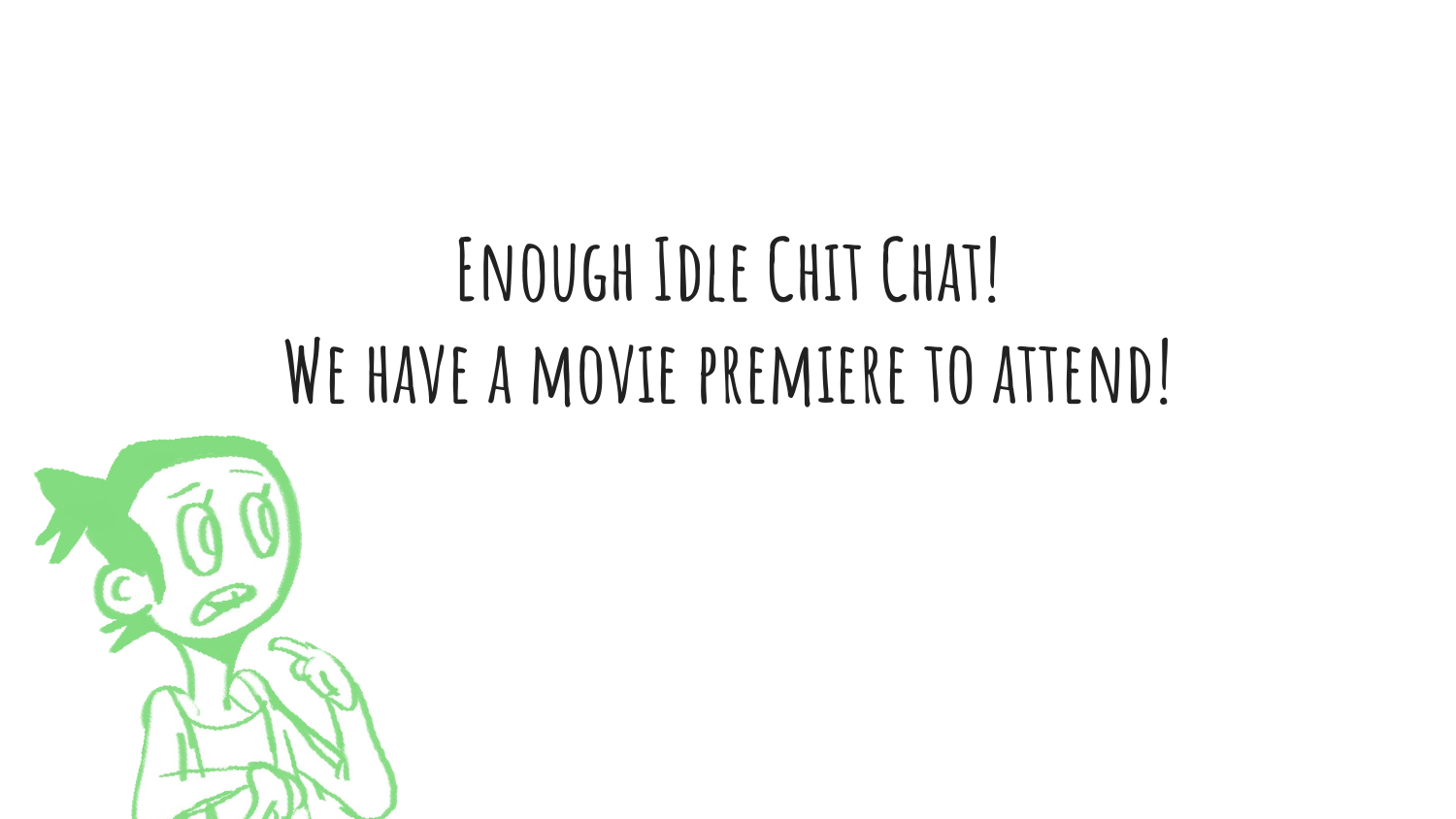# **bit.ly/30p1WYK**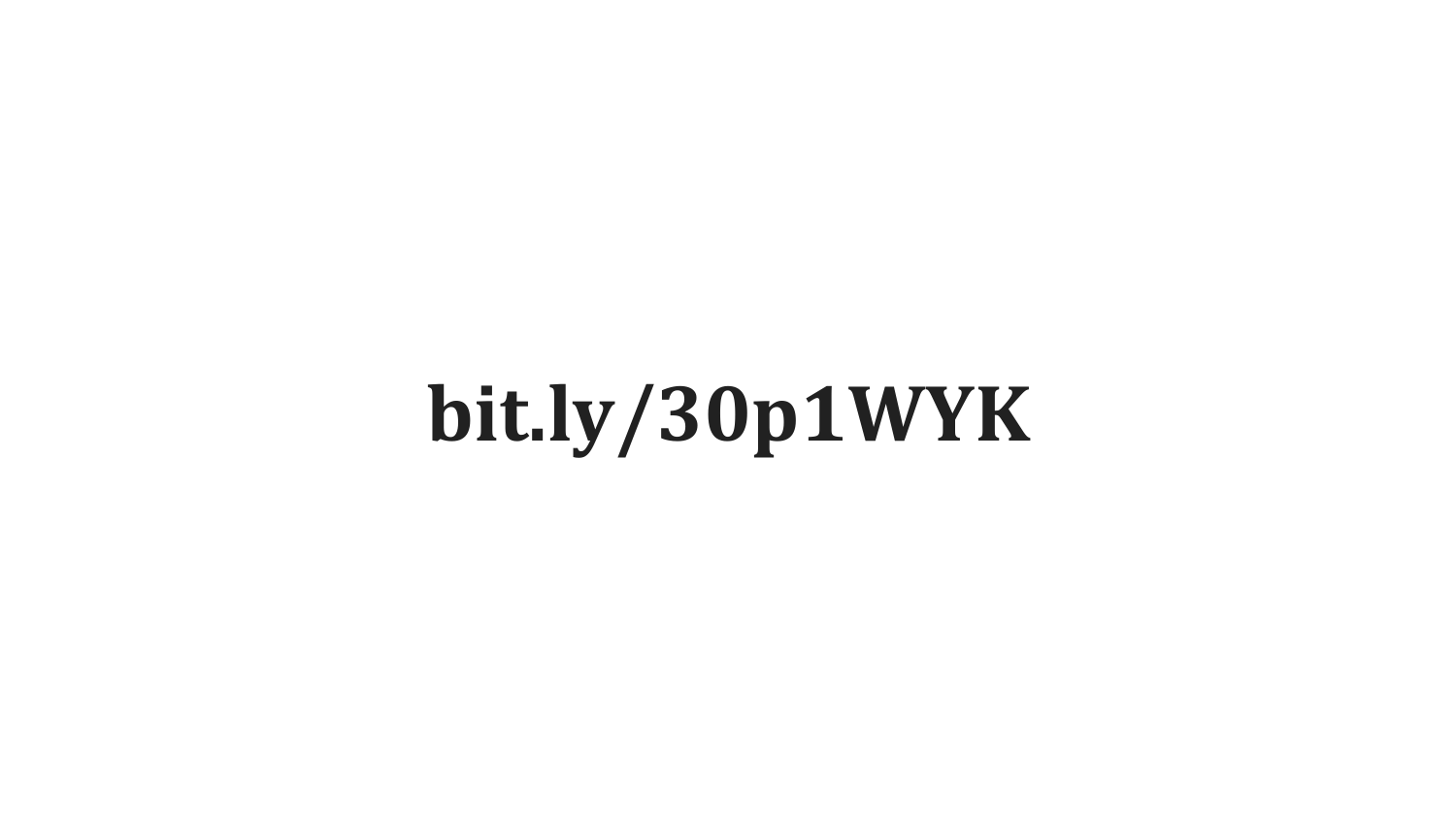### **Hope you enjoyed!**

### **Due to privacy concerns, though, the video will be set to unlisted after today!**

### **But you can still watch them! Just hang on to the link - you can bookmark it, or download this presentation at the website to make sure you keep it.**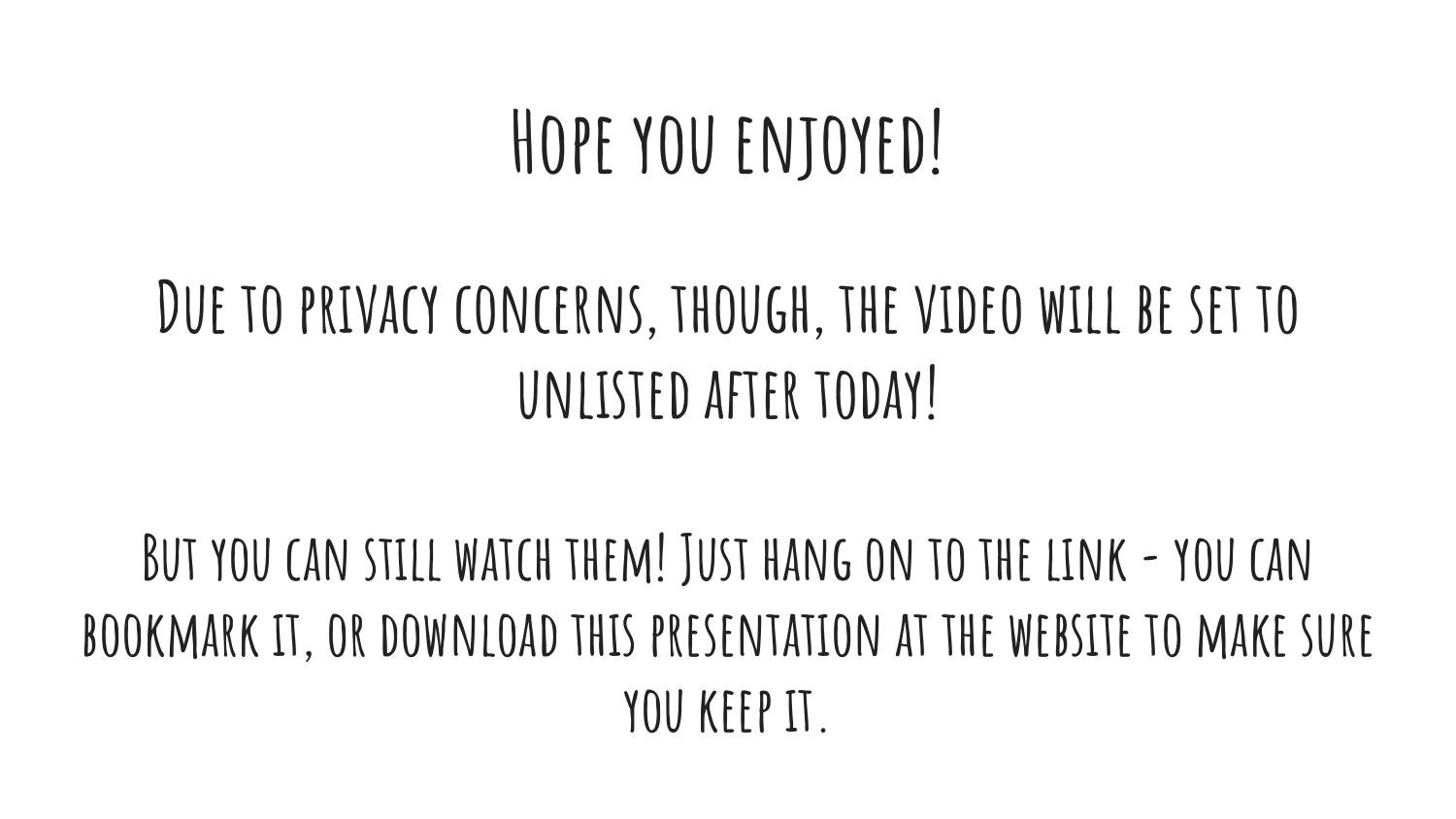# **Some other free resources**

- Want to add custom titles, or effects?
- Maybe even explore animation?
- Let me recommend some awesome resources!

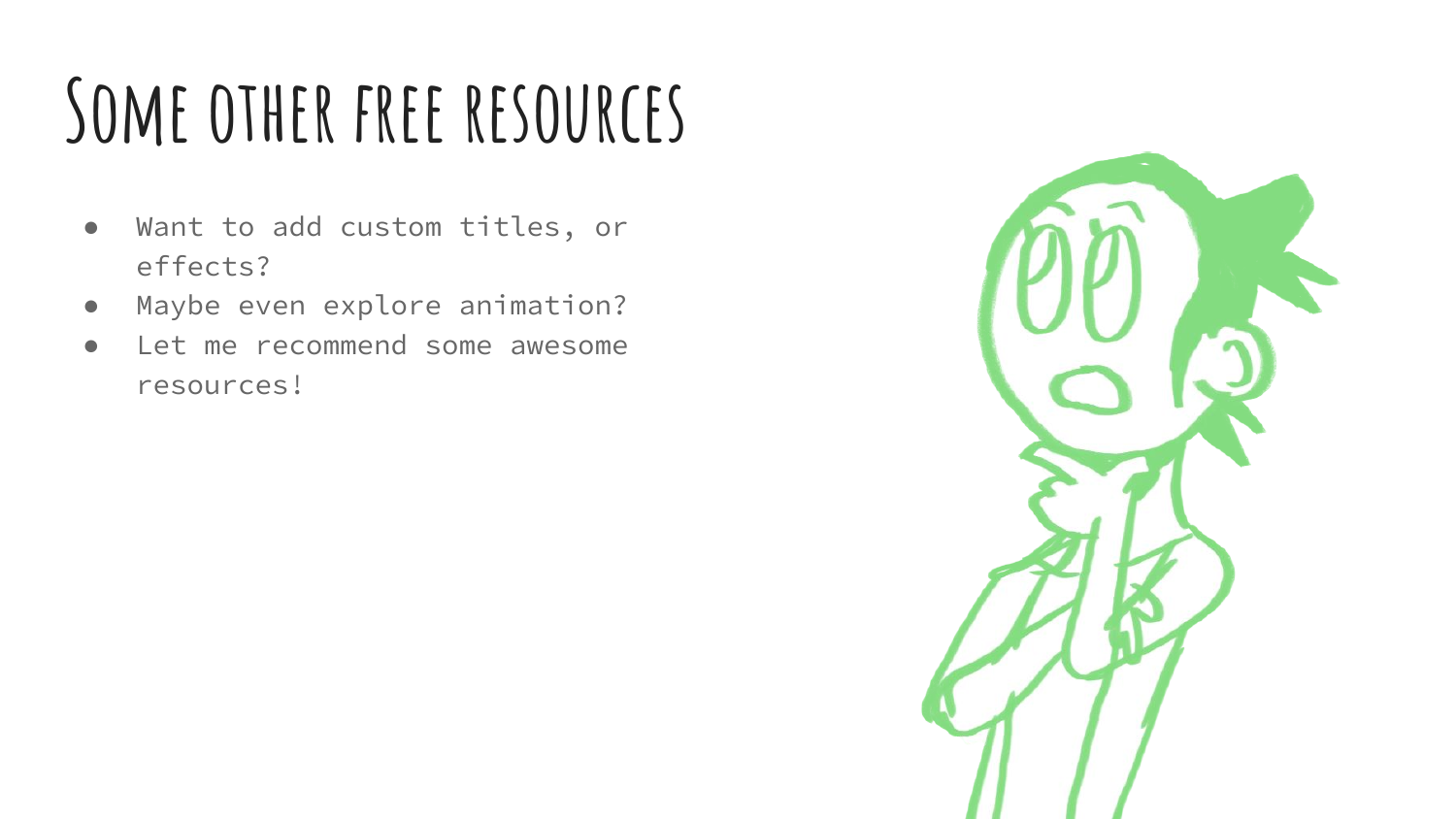# **GIMP Digital Art**

- Want to make effects, or titles?
- GIMP is a great digital art program you can use!
- Let's take a look.



#### **www.GIMP.ORG**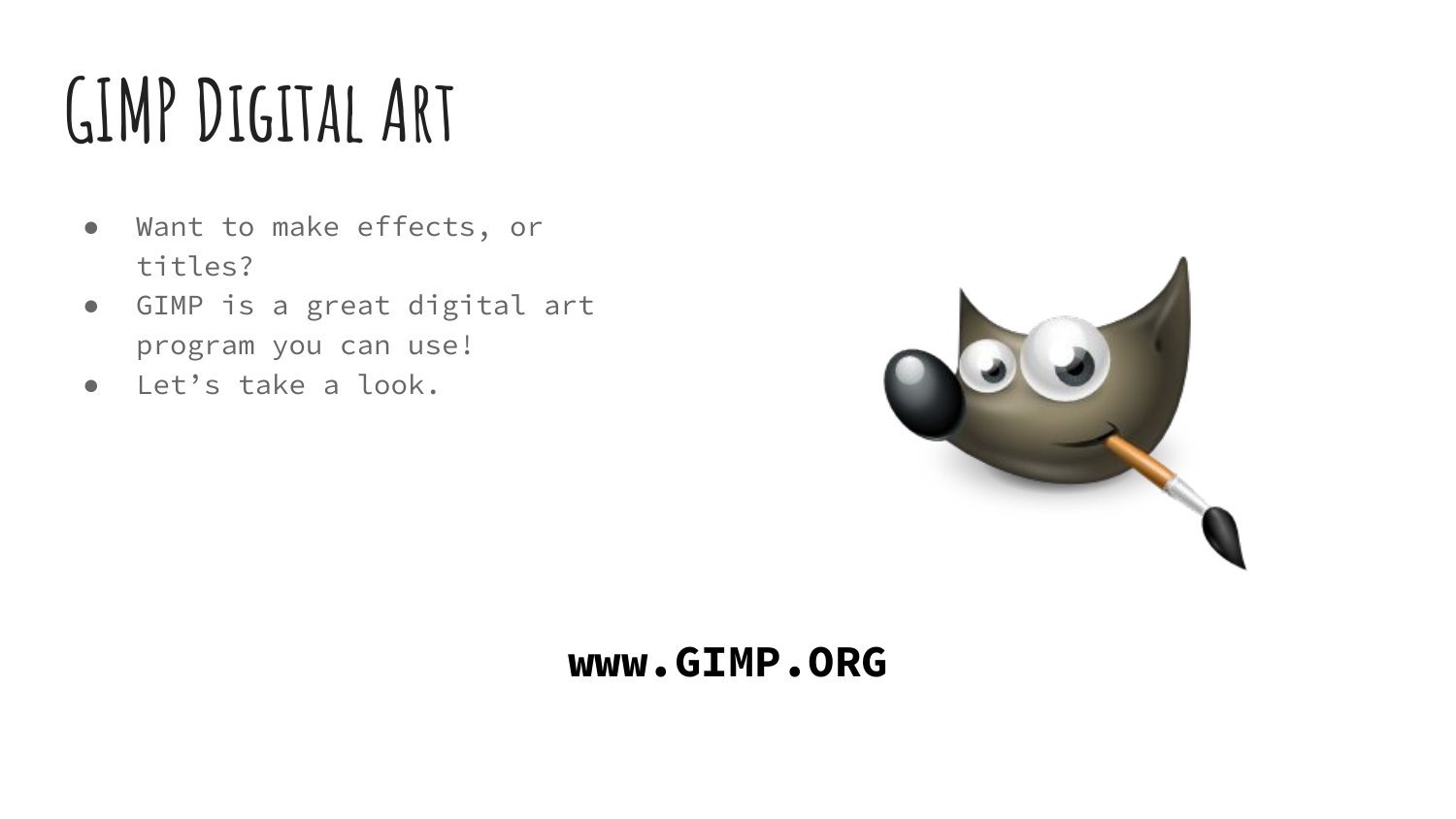# **PIXAR Rules of Storytelling**

- No matter if you like writing, filmmaking or animation  $-$  these 22 rules are AWESOME!!
- Read these rules and work them into your stories to take your work to the next level.



### **bit.ly/3ihEAeR**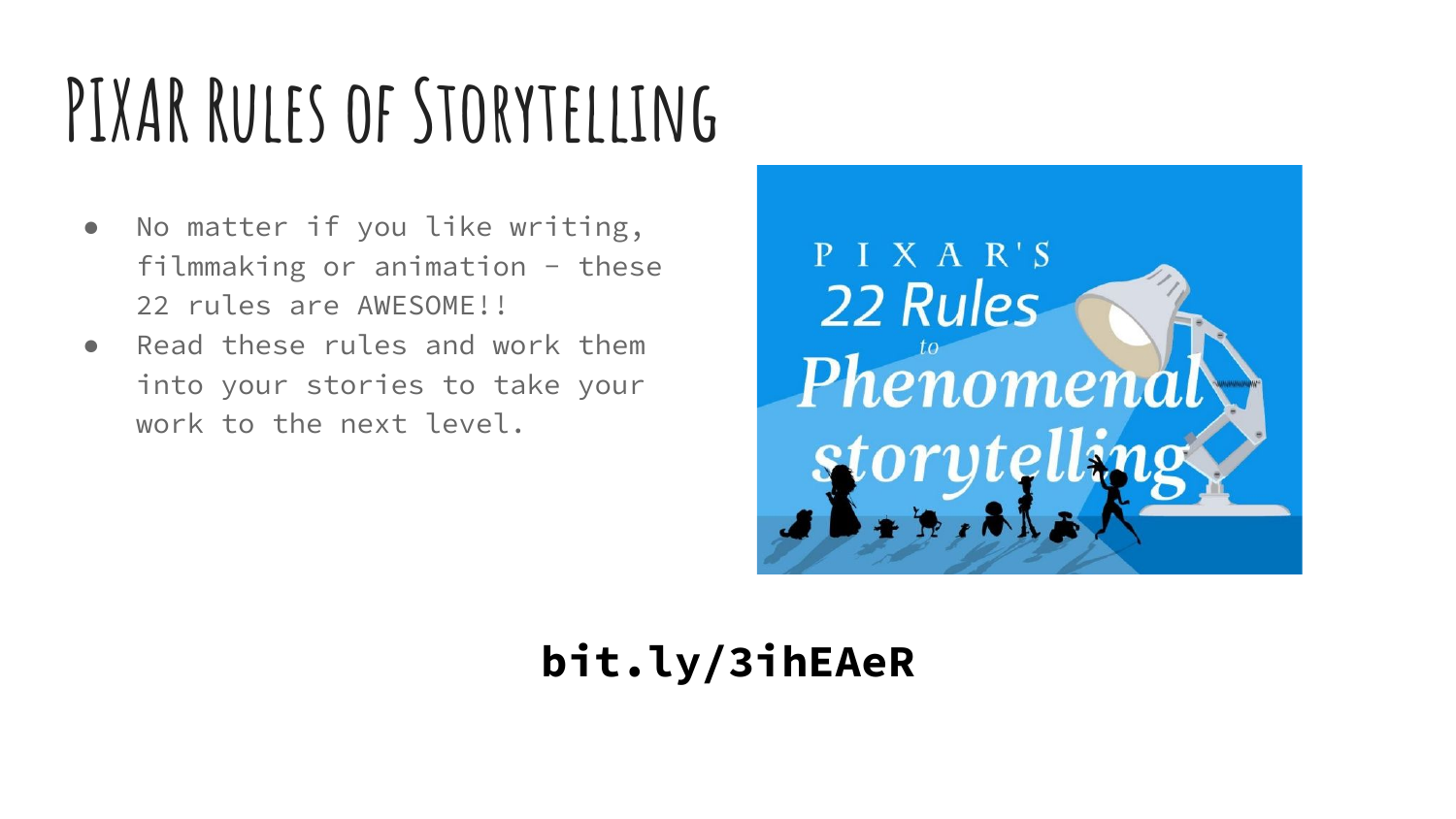### **IMPORTANT!**

### **If you want these presentations - ESPECIALLY this one with the YouTube Link - Make sure you download them! I will be using the same website page for future film classes, so I will have to take these presentations down.**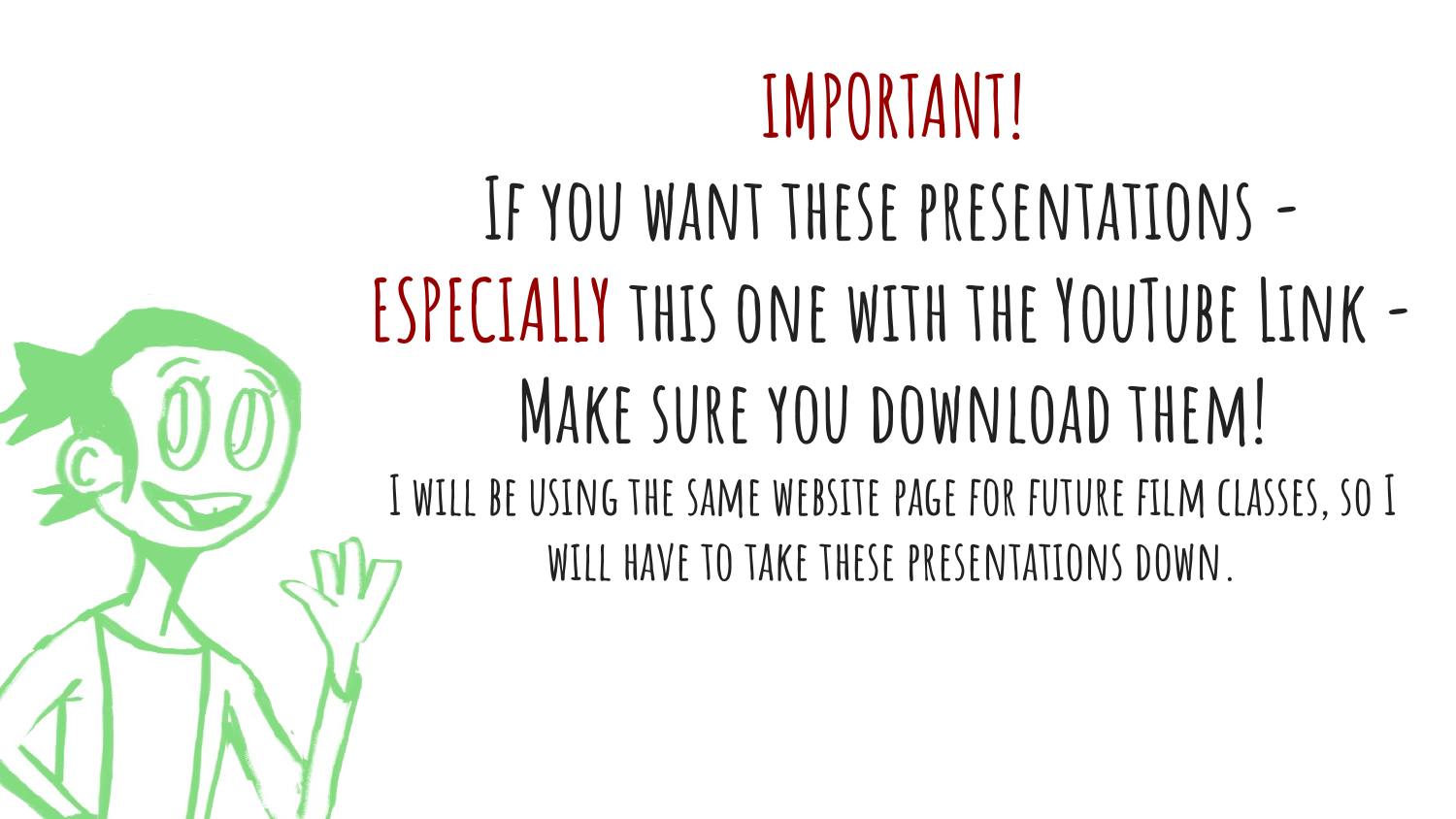### **You can right click each title and 'Save Link As..' or Open the Presentation and look for a Download button!**



| Day Three<br>Day Four<br>Day Fhos | Open link in new tab                                     |                   |  |                                    |
|-----------------------------------|----------------------------------------------------------|-------------------|--|------------------------------------|
|                                   | Open link in new window<br>Open link in incognito window |                   |  |                                    |
|                                   | Eolifing So D send link to K's Phone                     |                   |  |                                    |
| OpenShot (For                     | Save link as                                             | Copy link address |  |                                    |
| C 2019 Kieran Quinn               | Inspect                                                  | Ctrl+Shift+I      |  |                                    |
|                                   |                                                          |                   |  | $\bullet$<br>$\ddot{\bullet}$<br>Ε |
|                                   |                                                          |                   |  | Download                           |
|                                   |                                                          |                   |  |                                    |
|                                   |                                                          |                   |  |                                    |
|                                   |                                                          |                   |  |                                    |
|                                   |                                                          |                   |  |                                    |